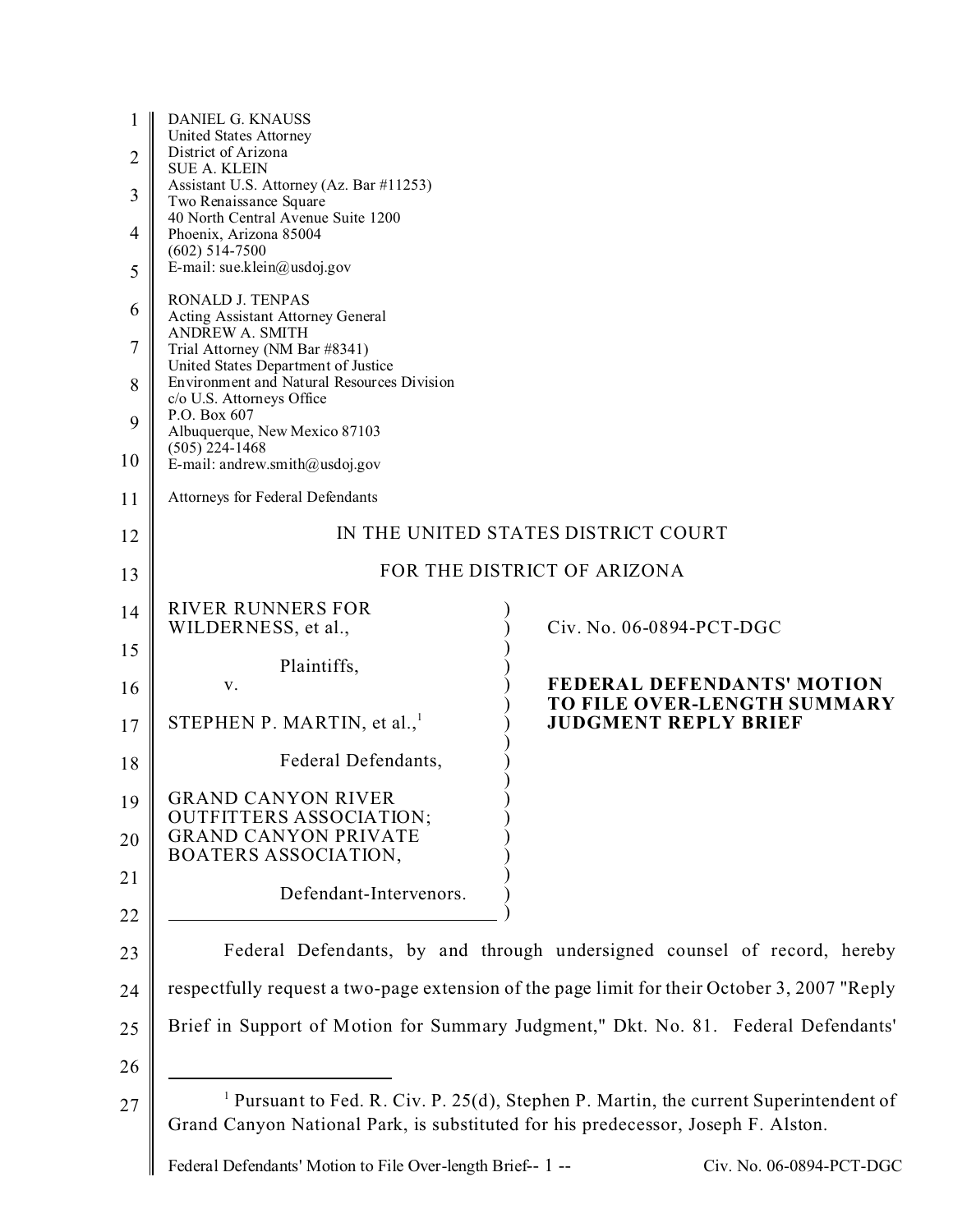1  $\mathfrak{D}$ 3 4 5 6 7 8 Summary Judgment Reply Brief is 22 pages. Under the Court's May 30, 2007 "Order Granting Joint Motion to Extend Page Limits on Summary Judgment Briefing," Dkt. No. 59, Federal Defendants were afforded 20 pages to respond to Plaintiffs' 50-page summary judgment response/reply brief. While Federal Defendants made every reasonable effort to keep within this page limit, reducing many of their arguments to a bare minimum and eliminating citations to case law and Administrative Record materials that would have been helpful to the Court, Federal Defendants were unable to reduce the content any further than 22 pages without seriously affecting the substance.

9 10 11 12 13 14 15 16 17 18 19 20 21 Plaintiffs, through counsel of record, have been consulted, and indicated that they opposed an extension to 25 pages, but counsel for Federal Defendants was unable to obtain Plaintiffs' position on an extension to 22 pages before filing this Motion. Federal Defendants note, however, that Plaintiffs' pleading paper allows 28 lines per page, whereas Federal Defendants' pleading paper allows only 27 lines per page. Had Plaintiffs' 50-page response/reply brief been formatted on Federal Defendants' pleading paper, it would have been at least two pages longer or, conversely, Federal Defendants' reply brief would have been only 21 pages had it been formatted on Plaintiffs' pleading paper. Federal Defendants also note that Plaintiffs cannot claim prejudice from Federal Defendants' two extra pages because Defendant-Intervenor Grand Canyon Private Boaters Association's reply brief was only nine pages, instead of the 20 pages it was allocated. Thus, the total of Federal Defendants' reply brief and the two Defendant-Intervenors' reply briefs, even with the extension requested here, is only 51 of the total of 60 pages they were allocated.

22 23 24 THEREFORE Federal Defendants respectfully request that the Court extend the page limit for Federal Defendants' October 3, 2007 "Reply Brief in Support of Motion for Summary Judgment," Dkt. No. 81, to 22 pages.

25 26 27 Dated: October 3, 2007. Respectfully Submitted, DANIEL G. KNAUSS United States Attorney District of Arizona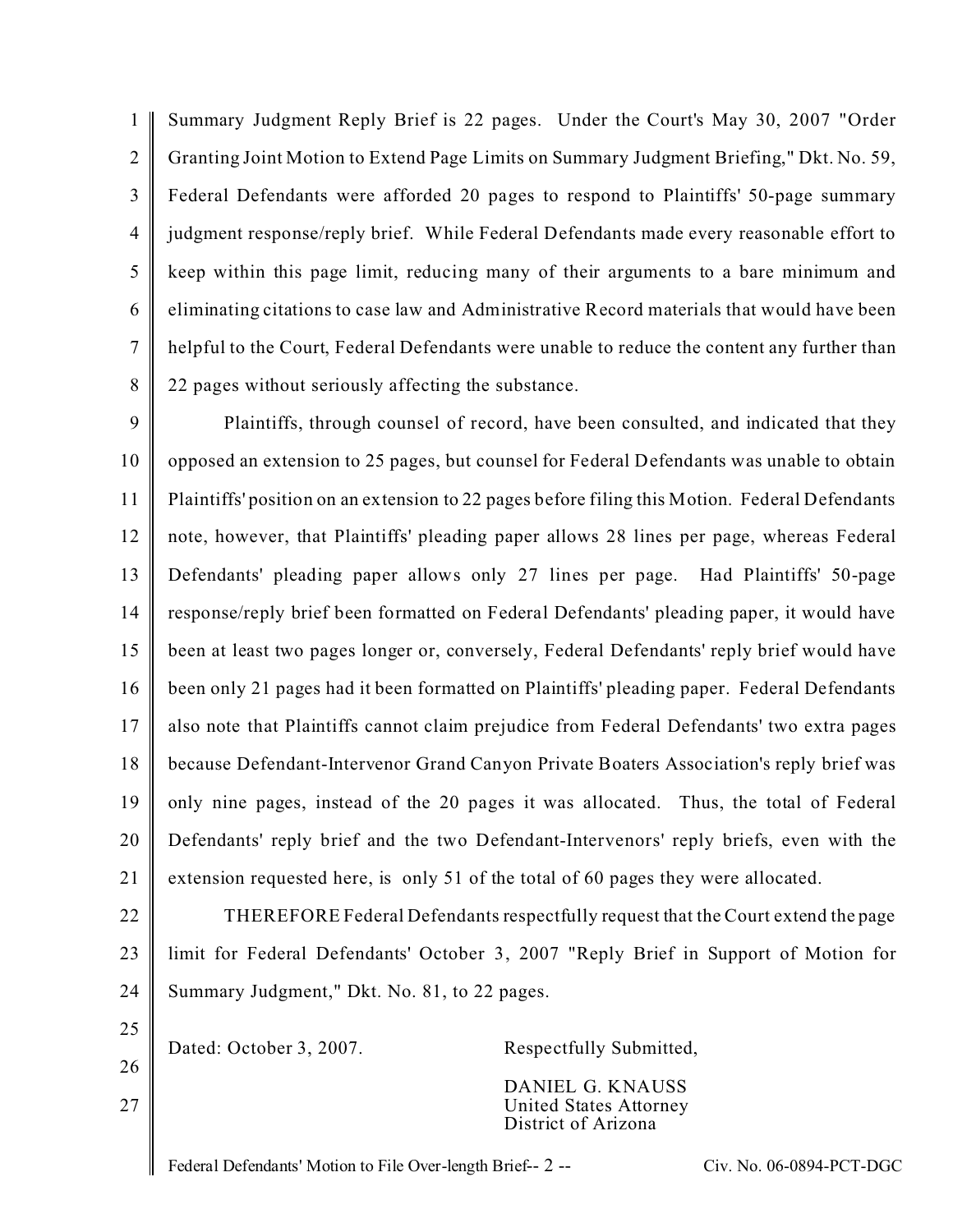| $\mathbf{1}$   | <b>SUE A. KLEIN</b><br>Assistant U.S. Attorney                                          |
|----------------|-----------------------------------------------------------------------------------------|
| $\mathfrak{2}$ | RONALD J. TENPAS                                                                        |
| 3              | Acting Assistant Attorney General<br>U.S. Department of Justice                         |
| $\overline{4}$ | <b>Environment and Natural Resources Division</b>                                       |
| 5              | s/ Andrew A. Smith<br>ANDREW A. SMITH                                                   |
| 6              | Trial Attorney<br>Natural Resources Section                                             |
| $\tau$         | Of Counsel:                                                                             |
| $8\,$          | ROBERT C. EATON                                                                         |
| 9              | Office of the Solicitor<br>U.S. Department of the Interior                              |
| 10             | <b>Attorneys for Federal Defendants</b>                                                 |
| 11             |                                                                                         |
| 12             |                                                                                         |
| 13             |                                                                                         |
| 14             |                                                                                         |
| 15             |                                                                                         |
| 16             |                                                                                         |
| 17             |                                                                                         |
| 18             |                                                                                         |
| 19             |                                                                                         |
| 20             |                                                                                         |
| 21             |                                                                                         |
| 22             |                                                                                         |
| 23             |                                                                                         |
| 24             |                                                                                         |
| 25             |                                                                                         |
| 26             |                                                                                         |
| $27\,$         |                                                                                         |
|                | Federal Defendants' Motion to File Over-length Brief-- 3 --<br>Civ. No. 06-0894-PCT-DGC |